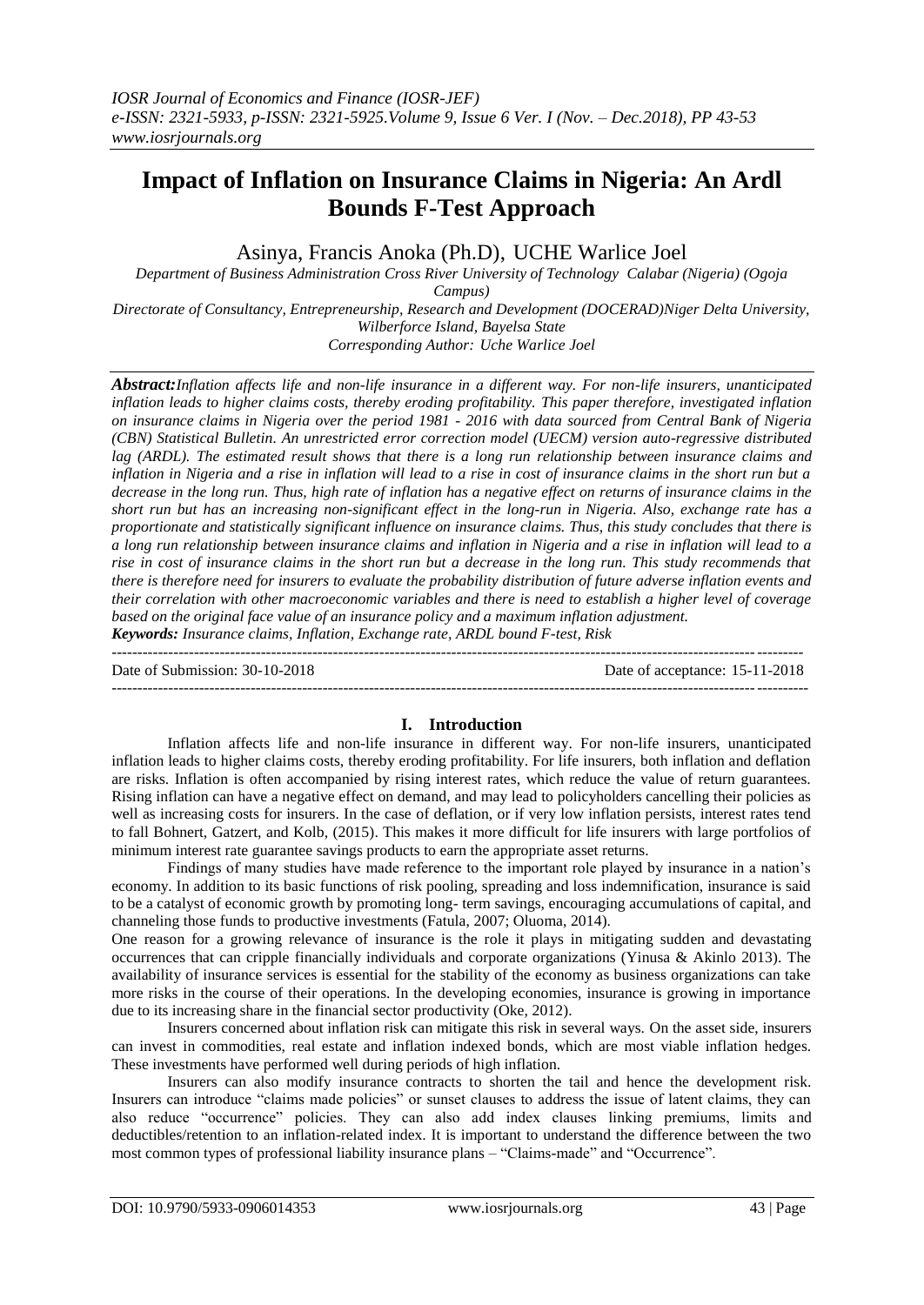Under a "claims-made" policy, the policy covers claims made against you only while the policy is in effect. The down side of this type of policy is that coverage must be continued indefinitely to assure coverage for claims filed in the future for actions that occurred in the past. Essentially, once the policy has lapse you no longer have coverage. Under the "occurrence" policy, you are covered for alleged acts of negligence that occurred while the policy was in effect. It does not matter if the coverage is in effect at the time the claim is made.

In general, inflation is measured as the percentage change in the overall level of prices measured by a price index such as the consumer price index (CPI). However, insurers are likely to be exposed to specific components of the CPI such as medical inflation rather than the overall level of price changes (Ahlgrim and D"Arcy, 2012a). For instance, measures the impact of inflation on insurers by isolating components of the CPI that are related to specific lines of business.

For non-life insurers, inflation associated with long-term liabilities represents one major risk source and can considerably impact the adequate estimation of technical provisions, thus directly influencing future earnings (Wüthrich, 2010; Ahlgrim and D"Arcy, 2012a; D"Arcy, Au, and Zhang, 2009). Furthermore, in the context of new risk-based capital requirements for insurers as imposed by Solvency, all material risks have to be considered in the calculation of solvency capital requirements and the Own Risk and Solvency Assessment (ORSA), implying that inflation risk should at least be taken into consideration within an internal model of an insurance company.

While the general rate of inflation as measured by the National Bureau of Statistics (NBS) and reported as a percentage change in consumers price index (CPI) is one indicator of price increases, the effects on insurers may be dramatically different. In effect, increases in retail prices are separated (through a hedonic regression) into pure price effects and additional manufacturing costs as a result of product improvement, often brought about by technological advances (Poole, Ptacek, and Verbrugge 2005). When measuring inflation, the reported consumer price index strips out the extra costs embedded in new products that reflect product upgrades. As an example, the retail prices of automobiles may have increased 25% over the last decade, but the component of the consumers price index related to automobiles may indicate a much lower increase since modern cars have much more advanced technology than one produced previously (Ahgrim, and D"Arcy, 2012a).The NBS argues that if we want a measure of a truly static basket of goods, this year"s cars are not the same as those manufactured earlier.

However, payments from insurers do not reflect these hedonic corrections. Auto insurers do not reduce payments for car repairs to adjust for differences in quality. Insurance reimbursements for medical care are especially prone to advancing technology. Increasing costs for insurers are affected by the continuous improvements in modern medical technology, not because the same outdated procedures of years ago are more expensive today (Ahgrim, and D"Arcy, 2012a).

If a new generation of prosthetics provides significant benefits over older devices, any increase in cost would likely be fully reflected in insurance claims, yet only part of the increase would be captured under the reported consumer price index. Insurers are likely to be exposed to specific components of the CPI rather than the overall level of price changes.

Also, inflation does not have an isolated impact on insurer performance. While high inflation by itself may increase claims of insurers, the interaction with other economic and financial variables may lead to a more complex risk assessment. For example, the traditional Phillips (1958) curve indicates that demand-pull inflation may be accompanied by low unemployment. Thus, at a time when an insurer may be experiencing higher claims caused by inflation, these effects may be offset by lower unemployment which might influence disability and workers compensation claims (Ahgrim, and D"Arcy, 2012a). Low unemployment may also improve insurer sales and retention. Also, low unemployment may lead to positive effects in the stock market, further cushioning the higher claim inflation exposure of insurers.

Another disparity between the CPI and insurance costs relates to the manner housing costs are reflected in the CPI. The CPI measures the cost of the owners" equivalent rent of the primary residence, which measures the value of renting a residence and does not consider the selling price of the home (Poole, Ptacek, and Verbrugge 2005).. Based on the CPI approach, the cost of a residence reflects two elements, a consumption portion and an investment portion. The consumption portion is measured by the owners" equivalent rent; the investment portion, or price appreciation in the value of the home, is ignored (Poole, Ptacek, and Verbrugge 2005). Thus, the CPI did not incorporate the rapid increase in housing prices during the 2000-2017, or the drop in prices that occurred subsequently. As the cost of claims for homeowners losses covers the full cost of the home, both the consumption and the investment portions, this discrepancy further removes the CPI from an appropriate measure of insurance costs (Ahgrim, and D"Arcy, 2012a).

Morrow and Conrad (2010) identify economic indicators, which best measure the inflation inherent in claims costs. In addition, Ahlgrim and D"Arcy (2012a) investigate the effects of inflation or deflation on the insurance industry in general, thereby indicating that property liability insurers are impacted by inflation in several ways, e.g. by means of costs of future claims on current policies and calculation of loss reserves.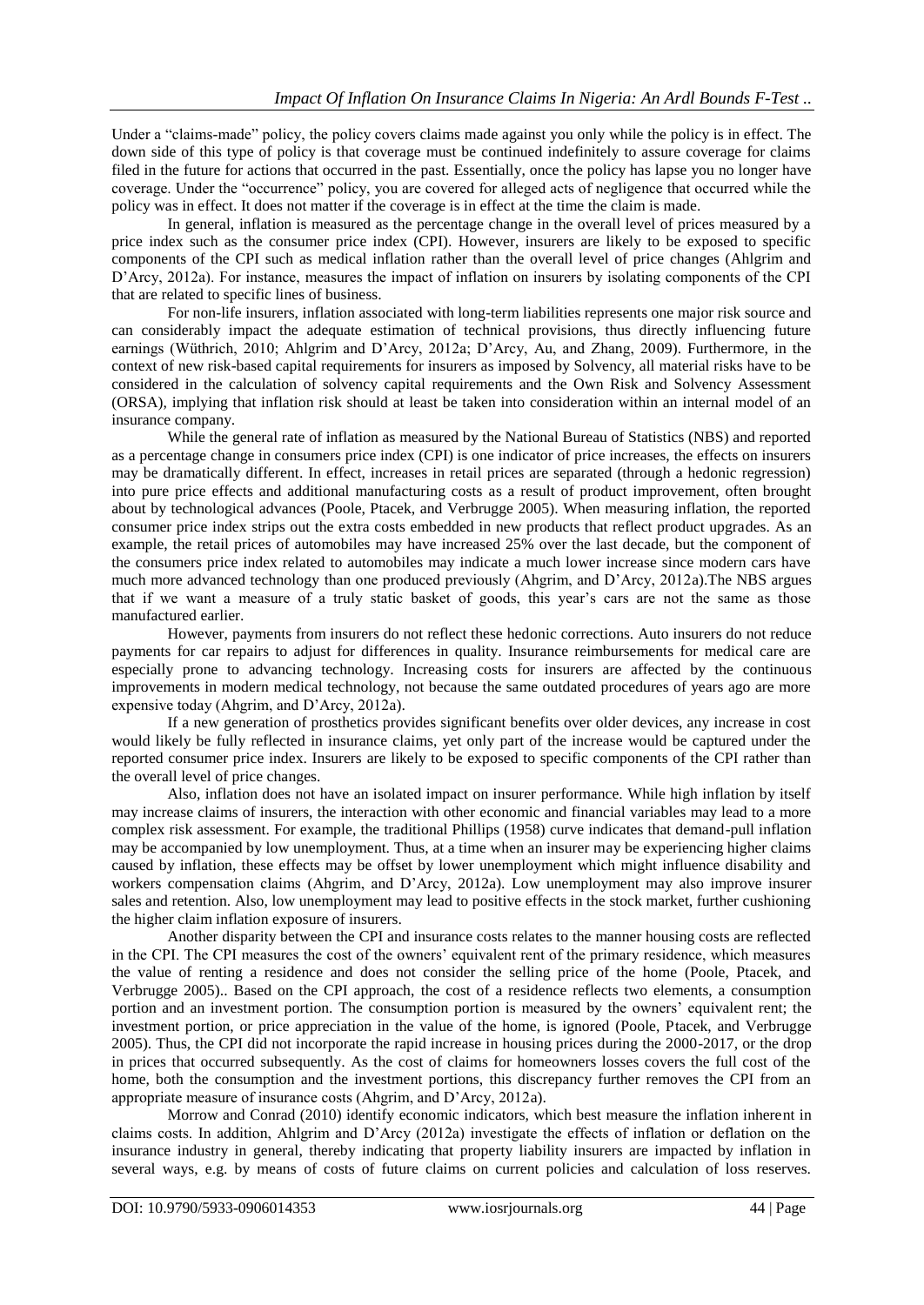Regarding loss reserves, D"Arcy and Au (2011) and D"Arcy, Au, and Zhang (2009) point out that loss reserves are commonly calculated based on the assumption that the inflation rate experienced in the recent past will continue until these claims are closed, which, however, can take decades. Thus, if inflation increases, costs will be more than expected, which in particular affects long-term liabilities. In this context, Taylor (1977) separates the impact of inflation from the runoff triangle, which allows incorporating a different inflation rate in the calculation of reserves.

Moreover, inflation also affects asset returns (Fama and Schwert, 1977) and thus the asset side of an insurer and this may offset or magnify reserving risks in the presence of inflation.

Property-liability insurers are impacted by inflation in several ways. The clearest impact is the cost of future claims on current policies. Workers compensation indemnity claims are based on wages at the time of a loss; wages tend to increase during inflationary periods, but not directly in line with on the CPI. For property policies, the values of the insured property are based on the cost to repair or replace the item at the time of loss in almost all cases. Very few contracts provide a pre-specified, fixed value. Thus, as inflation increases the value of the property, the cost of claims increases. During the last bout of high inflation, automobile manufacturers tried to minimize price increases on new vehicles, but made up the lost profits by increasing the cost of replacement parts for items frequently damaged in an accident at a level well above the inflation rate. Since most of these repairs are covered by insurance, then the effect on consumers was indirect. The insurance industry and automobile manufacturers engaged in many disputes over the need to use original manufacturer"s replacement parts when repairing a car involved in an accident. That issue is not completely settled. Therefore, the insurance industry can expect collision damage repair costs to increase more rapidly than the general inflation rate if inflation were to increase significantly.

The Nigeria government through the Central bank has the responsibility of ensuring that the prevailing rate of inflation is favorable to the economy. To contain high rates of inflation, the government puts in place prudent monetary policy by ensuring that growth in money supply remains in tandem with economic trends and by ensuring stability of the shilling exchange rate in order to restrain increases in prices of imports. From the understanding of the level up to which the rate of inflation affects investment, the government would be able to determine the inflation rates that would be necessary in a developing economy like Nigeria.

It is also very necessary to determine how inflation affects insurance investment as this would guide the government in making the right economic policy adjustment necessary in containing inflationary levels.

The study would also be valuable to the investors in the insurance companies as it will provide an insight on how inflation on insurance claim among insurance companies in Nigeria. Companies need to know how inflation will affect claim and investments in insurance business. This is so that as they forecast into economic conditions, they can predict the effect on the interest rates that they will be charged, the cost of capital, the returns they can expect and how much capital goods they can procure to expand their business.

Based on our empirical findings and analysis, the result of this study will be of immense benefit to researchers who will rely on their contributions to the existing knowledge for further research given that very little on the impact of inflation on insurance claim in Nigeria had been empirically investigated thus making the paper strategic in the literature of inflation as it relate to insurance claim in Nigeria.

### **II. Theoretical framework and literature review**

The theoretical underpinning of this study is anchored on the expected utility theory and the ruin theory.

### **2.1.1 Expected Utility Theory**

The expected utility theory was developed by Von Neumann and Morgestern in 1944 to address the risk management aspect of the demand for reinsurance. It assumes that insurers are risk averse and will always choose to reinsure in order to eliminate risk (Garven & Tennant, 2003). Borch (1962) used this theory to show that if insurers have absolute risk aversion, they will demand reinsurance. Garven and Tennant (2003) extended the theory and argued that the decision to reinsure can be viewed as both a risk management and capital structure decision. Mayer and Smith (1990) state that the decision of an insurer to purchase reinsurance resembles the decision of any non-financial firm to purchase insurance. In view of this study therefore, the motivations that explain why firms' hedge and why insurers demand reinsurance may be similar. This approach has emphasized that reinsurers, because of their expertise in risk management, provide real services to primary insurers and are able to mitigate agency problems within insurance companies. Reinsurance is demanded to provide additional capacity to the market by facilitating the spread of risk.

Eden and Kahane (1990) further discussed the demand of reinsurance with objective of risk spreading.

However, risk sharing has been found as not the only motive for reinsurance. This was evidenced in a study by Mayers and Smith (1990) who found that less diversified firms demand less reinsurance a position inconsistent with the view of reinsurance as a diversification device. The evidence from Mayers and Smith (1990) that less diversified insurers demand less reinsurance is consistent with the view that highly capitalized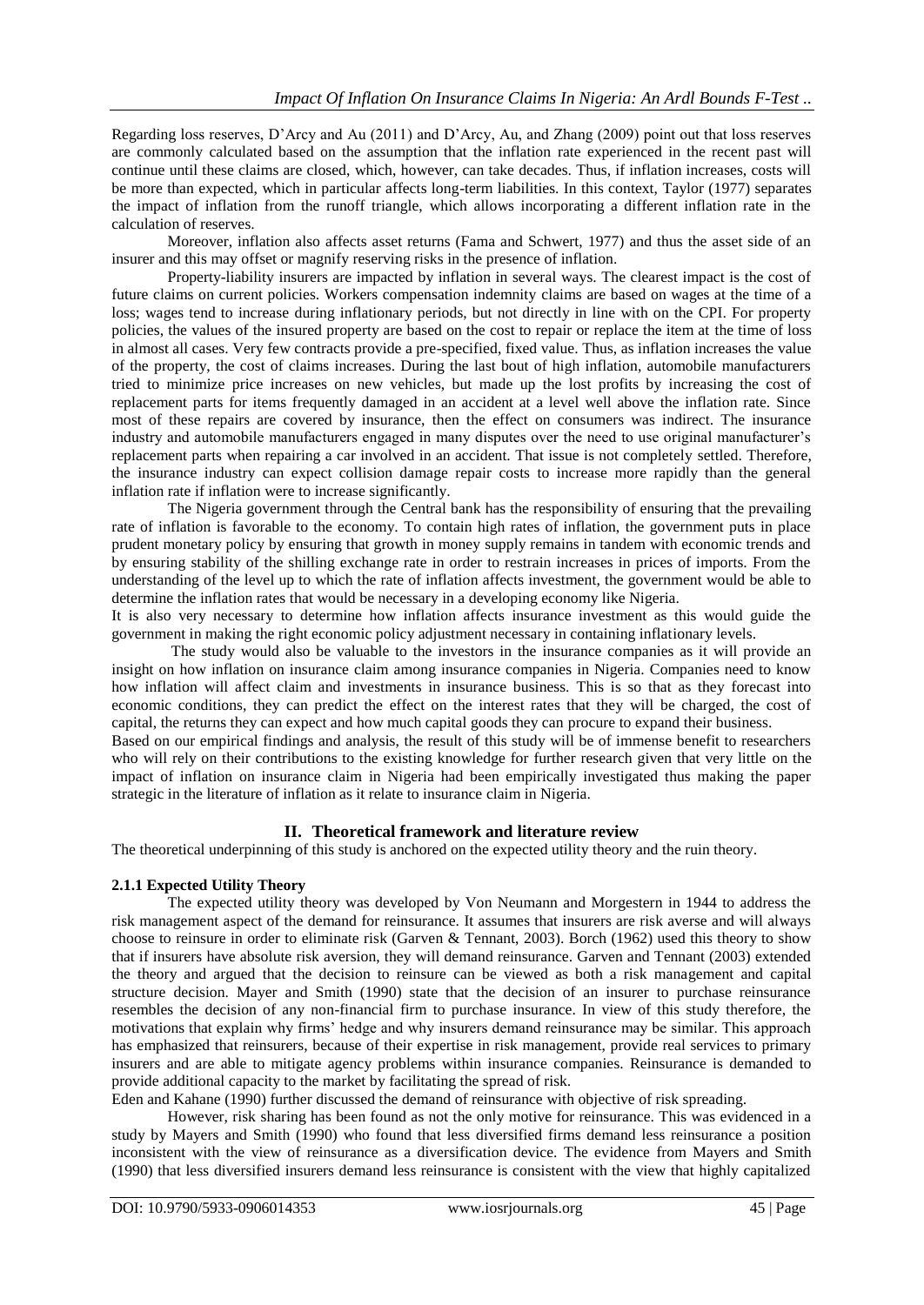insurers are more likely to develop the required expertise in-house therefore lowering the demand for reinsurance (Gerathewohl, Bauer, Glotzmann, Hosp, and Klein 1982).

#### **2.1.2 Ruin Theory**

The ruin theory was introduced by Filip Lundberg in 1903 and uses mathematical models to describe an insurer"s vulnerability to insolvency. It is based on the premise that premiums arrive at a constant rate from insured"s with claims arriving at a different rate. Mathematical models are used to investigate the probability that insurer"s surplus level becomes negative as a result of settling claims therefore bringing the technical ruin of the insurer hence making the firm bankrupt (Khan, 1962). The same ruin principle applies to reinsurance as a result of settling diverse claims especially from catastrophic losses.

However, Swiss, (2003) states that the probability of reinsurance failure is small for three reasons which are, small total percentage of global premiums written, high credit ratings of reinsurers meaning low probability of risk from retrocession and that only a small number of reinsurance companies have failed in the past. Doherty and Tinic (1981) argued that reinsurance is irrelevant if the pricing of insurance is inelastic with respect to the insurer"s ruin probability. But, Khan (1962) argues that reinsurance is necessary and is demanded by cedants to mitigate their risk of ruin.

#### **2.2 Empirical literature**

Eze and Okoye, (2013) in their paper use co-integration test and error correction model to examine the impact of insurance practice on the growth of Nigerian economy. Insurance premium capital, total insurance investment and insurance sector development are used as measures of insurance development. The paper concludes that there is a significant positive effect of insurance practice on the growth of Nigerian economy. In addition, Yinusa and Akinlo, (2013) analyzed both the long and short run relationship between insurance development and economic growth in Nigeria over the period 1986 to 2010. Using error correction model (ECM), the study finds that insurance development is co integrated with economic growth in Nigeria. There is a long run relationship between insurance development and economic growth in Nigeria.

The results also show that physical capital and interest rate both at contemporary and one lagged value have significant positive effect on economic growth in Nigeria while physical capital and inflation have negative long run relationships with economic growth. The results generally indicate statistically significance contribution of insurance to economic growth in Nigeria.

Nderitu, (2012) investigated the effect of inflation on investment among insurance companies in Kenya. This study was conducted through the use of a descriptive design. The target population for this study was 46 insurance companies in Kenya. The study used purposeful sampling to pick 35 insurance companies authorized to transact miscellaneous class of insurance business and by extension bid bonds business. The secondary data was collected from the companies audited financial statements, the central bureau of statistics and also CBK. The data collected was run through various models so as to clearly bring out the effects of change in inflation on firm"s investment. The results obtained from the models were presented in tables. The study concludes that inflation have a negative influence on the investment among insurance companies in Kenya.

Olayungbo, (2015) investigates separately the effects of life and non-life insurance on economic growth in Nigeria from 1976 to 2013. The Autoregressive Distributed lags (ARDL) was adopted given the different order of integration of the variables of interest. After estimating a growth model, the bound test shows a long run relationship to exist among economic life, non-life insurance and economic growth in Nigeria over the period of study. The long run and the short run dynamics further confirms the positive and significant contribution of life and non-life insurance on economic growth in Nigeria. The paper concludes that life and non-life insurance acts as complements to economic growth in Nigeria rather substitutes.

Olayungbo, (2015) investigated the asymmetric nonlinear relationship between insurance and economic growth in Nigeria from 1976 to 2010. The conclusion is that asymmetric effect is present in Nigeria"s insurance market. Also, unidirectional causality runs from positive GDP growth to negative insurance premium growth. In addition, the robustness results, using variance decomposition and impulse response with control variables, show that low insurance promotes high growth in Nigeria. The impulse responses also show the presence of an asymmetric relationship between low insurance and high growth in Nigeria.

#### **III. Model specification**

The study explores the long run and short run effects (lagged values of key determinants) using unrestricted error correction model (UECM) version of the ARDL model. Data for the period from 1981 to 2017 were collected from various publications Central Bank of Nigeria and National Bureau of Statistics. This study employed insurance claims (INSLM) as the dependent variable while inflation in Nigeria is measured, in terms of consumer price index (CPI) and exchange rate (EXCHR) as the independent variables. Firstly a multivariate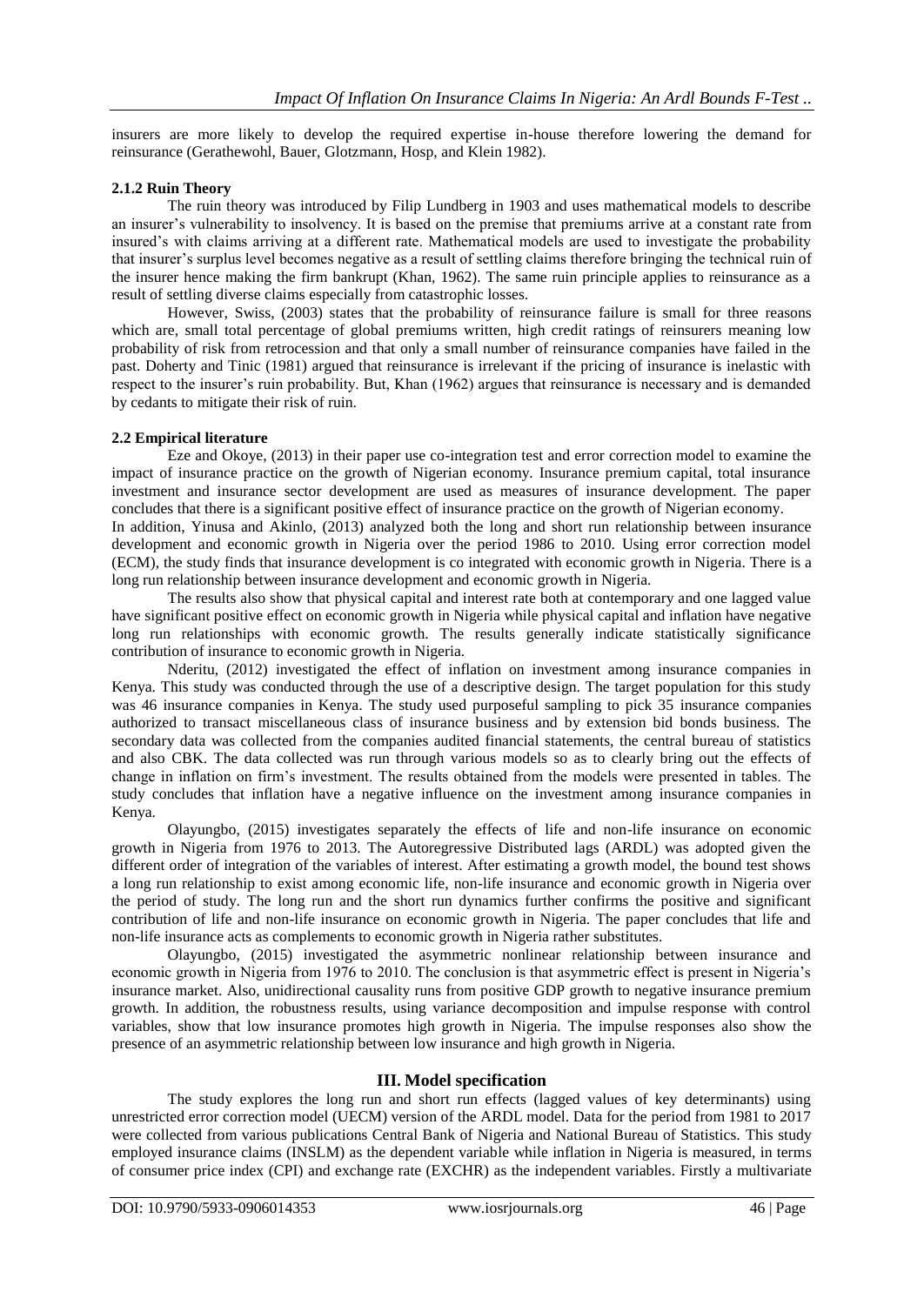model is used to investigate the long run-equilibrium relationship between inflation (INFL) and insurance claim (INSCLM); while exchange rate (EXCHR) was introduce as an independent variable to make the model robust.

The ARDL bounds F-test procedure require step-by-step estimations: the following test is performed in this study thus: perform stationarity (unit root) test using the Phillip-Perron techniques; selection of the optimal lag length using Schwarz Akaike Information Criteria (AIC); estimation of UECM version ARDL model with appropriate diagnostic and stability tests and ARDL bounds F-test is used to investigation the long run cointegration equilibrium relationship and estimates from ARDL estimates.

Furthermore, to avoid general time series estimation problem due to omitted variable problem of a bivariate model. We express this in the functional form:

Inflation,  $INSCLM_t = f (INFL_t, EXCHR_t)$  1

Taking the natural logarithm of equation (1) to rearrange it in logarithmic form, where,  $X_t$  represents all exogenous determinants considered in the model.

$$
\ln \Box_t = \sigma + \ln \sum_{t=1}^k A_t X_t + \varepsilon_t \tag{2}
$$

In Eq. (2),  $\ln\Box_t$  is a dependent variable, is the vector of independent variable of insurance claims determinant and  $\varepsilon_t$  is the serially uncorrelated error term of the model.

The ARDL procedure does not require all the series in the model to be of equal order of integration; it allows different optimal lags of the series. It is irrespective of whether the regressors are mutually cointegrated, or it is I (0) and I (1).Moreover, it provides efficient estimator even if samples are small/finite and some of the regressors are endogenous (Khatun and Ahamad, 2012).

The augmented ARDL model can be expressed according to Pesaran et al. (2001) and Pesaran and Shin (1997) in the following form:

$$
\Delta y_t = \sigma_0 + \sigma_{1t} + \varphi_{yx} V_{t-1} + \sum_{i=1}^{p-1} \theta_i \Delta y_{t-i} + \sum_{i=1}^{p-1} \theta_i \Delta x_{t-i} + \varepsilon_t
$$
\n(3)

 $\Delta y_i = 0_0$  or  $0_1 + \sqrt{y_x}$ ,  $v_{i-1} + \sqrt{2}i = 1$  or  $\Delta y_{t-1} + \sqrt{2}i = 1$  or  $\Delta x_{t-1} + \epsilon_t$ <br>In Eq. (3),  $\Delta$ , t and  $\theta_i$  represent first difference operator, time trend and short run movements of the model. If the model variables show a linear trend and no quadratic trend, it can specify the UECM version of the ARDL equation as follows:

$$
\Delta y_{t} = \sigma_{0} + \varphi_{yy} y_{t-1} + \varphi_{yx} x_{t-1} + \sum_{i=1}^{p-1} \theta_{i} \Delta y_{t-i} + \sum_{i=1}^{p-1} \theta_{i} \Delta x_{t-i} + \varepsilon_{t}
$$
\n(4)

The ARDL cointegration approach requires two-step estimation method to explore the relationships between the model variables (series) both in the long run and in the short run. The first step is to examine the existence of long run equilibrium relationship among the series of the model. To do so, following Pesaran et al. (2001), the UECM specification of the ARDL model of long run relationship between inflation (INFL) and insurance claim (INSCLM); while exchange rate (EXCHR) can be represented thus:

**ΔI**nINSCLM<sub>t</sub> =  $\sigma_1$  +  $\sum_{i=1}^{\infty}$  w<sub>ii</sub> ΔInINSCLM<sub>t-i</sub> +  $\sum_{i=1}^{\infty}$  π ΔINFL<sub>t-j</sub> +  $\sum_{k=0}^{\delta-1}$   $\varphi_i$  ΔEXCHR<sub>t-k</sub> +  $B_1$  **AI**n.INSCLM<sub>t-1</sub>+ $B_2$  **AI**n.INFL<sub>t-1</sub>+ $B_3$  **AI**n.EXCHR<sub>t-1</sub>+  $\varepsilon$ <sub>1t</sub> (5)

 $\Delta$  is the first difference operator while  $\varepsilon_{1t}$  is white noise error term which is derived from residuals of the estimated cointegration and measure the magnitude of the past disequilibrium.

#### **IV. Results and analysis**

When data - generation process exhibits a random walk with infinite memory to shock, such model is said to have a unit root and the series is non-stationary. An Augmented Dickey-Fuller (ADF) unit root test is performed to check the stationarity of the series. ADFstationarity test employed in this study as evident in **table 1(Appendix I)**; shows that, insurance claim, inflation and exchange rate were not stationary at level, but became stationary at first difference. This implies that the variables employed in the stud have no unit root problem as its significant and stationary at 1%, 5%, 10% level respectively. Although the series of the model is integrated in order one, this study uses ADRL bounds test of co-integration to minimize the common time series estimation problem

The optimum ARDL model was selected using the AIC as seen in **table 6(Appendix II)** showed that the specification estimated model is that of ARDL (4, 2, 4). Result from the histogram normality test in **figure 3(Appendix VIII)** showed that the variables are rightward skewed. Therefore, we conclude the distribution to be approximately normal. Kurtosis measures the peakedness or flatness of the data relative to the normal distribution. The coefficient of the kurtosis of the variables indicates that the variables are peaked (leptokurtic) with the kurtosis value greater than 3.00 relative to the normal. The jarque-bera (JB) test measures the difference of the skewness and kurtosis of the series with those from the normal distribution. The model with the J-B value of 12.50 and a corresponding probability of 0.00 confirm the normality of the series and suitability of generalization as well as indicating the absence of outliers in the data. The ARDL Bounds Test in **table 3(Appendix III)** shows there is a long run equilibrium relationship between insurance claim, inflation and exchange rate at 5% significance level with F-value of 6.38 and critical values for the lower I (0) and upper I (1) bounds are 3.79 and 4.85 for 5% significance level respectively. This study proceeds to estimate the ARDL Co-integrating and Long Run Form result in table **4(appendix IV)** shows that the long-run elasticity of inflation rate is 0.052. This indicates that 1% increase in inflation will bring about 5% decreases in insurance claim in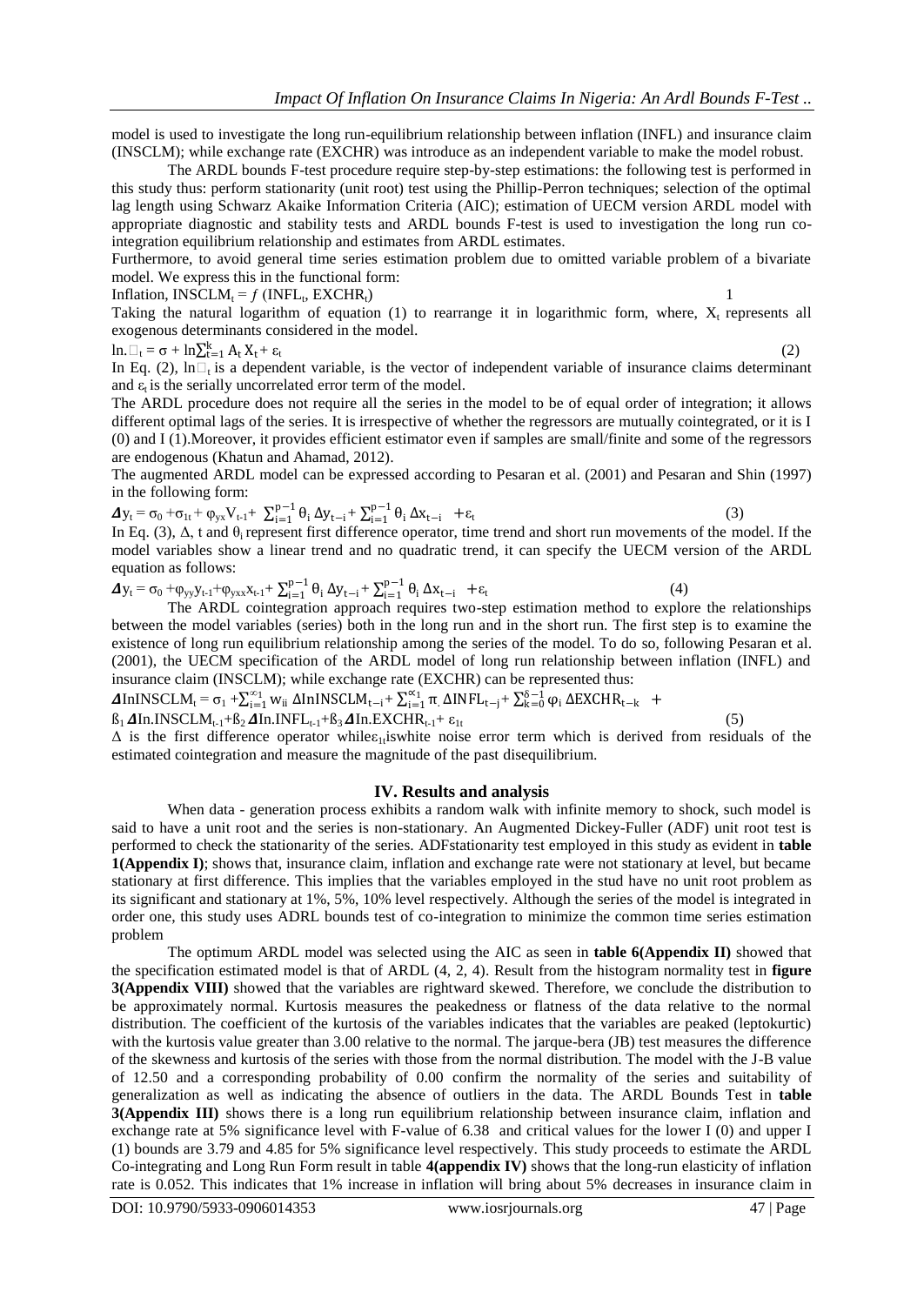Nigeria keeping other variables constant. Similarly, the long run elasticity of exchange rate is 0.526 which implies that 1% rise in exchange rate will cause insurance claim to rise by 52% with a significant t-statistic value of 7.24 and a probability value of 0.00

The Breusch-Godfrey Serial Correlation LM Test statistic in **table 5(appendix V)** rejected the first, second and third order serial correlation of the model with Prob. F(10,22)[0.2618]. Prob. Chi-Square (10)[0.1847].In **table 6(appendix VI)** the ARCH test also confirms that the residuals are homoskedastic at first, second and third order of the estimated model Prob. F(1,33)[0.6714] and Prob. Chi-Square(1)[0.6603]Also the individual components test of F-test, and Chi-Sq  $(\chi^2)$  test also do not reject the null hypothesis of no cross term heteroskedasticity at 5 % level of significance.

The structural stability of the insurance claim equation is examined by employing CUSUM and CUSUM square (CUSUMSQ) tests which detects systematic change in the regression coefficients (Brown et al., 1975). **Figure 1 and 2** presents the plot of CUSUM and CUSUMSQ test statistics. These falls within the critical bound lines (red and dashed) at 5% level of significance that means that estimated coefficients in the UECM based ARDL model are stable over the sample period of 1981-2017. Therefore, evidences revealed from the estimated model can be used for practical policy-making purposes.

From the results inflation has the capacity to push claims that were previously below the retention over the level and also has the potential to increase claims that are already hitting retention levels, so reinsurers experiencing a much higher level of claim cost inflation than primary insurers were. This effect could be reduced by indexing retentions and when inflation begins to rise there is need for insurers to be prepared so as to incorporate strategic steps such as index retention in order to reduce the effect of inflation when inflation begins to rise on their claim costs by indexing coverage levels and deductibles

#### **V. Conclusion**

This research is aimed to evaluate inflation and insurance claim in Nigeria using unrestricted ARDL model. From the empirical investigation there is a long run relationship between insurance claim and inflation in Nigeria and a rise in inflation will lead to a rise in cost of insurance claims in the short run but a decrease in the long run. Thus, high rate of inflation has a negative effect on returns of insurance claims in the short run but has an increasing non-significant effect in the long-run in Nigeria. Also, exchange rate has a proportionate and statistically significant influence on insurance claim. Thus this study concludes that there is a long run relationship between insurance claim and inflation in Nigeria and a rise in inflation will lead to a rise in cost of insurance claims in the short run but a decrease in the long run. This study recommends that there is therefore need for insurers to evaluate the probability distribution of future adverse inflation events and their correlation with other macroeconomic variables and there is need to establish a higher level of coverage based on the original face value of an insurance policy and a maximum inflation adjustment.

#### **Refferences**

- [1]. Ahlgrim, K., D"Arcy, S. (2012a): The Effect of Deflation or High Inflation on the InsuranceIndustry. Working Paper, Illinois State University, University of Illinois at Urbana-Champaign.
- [2]. Ahlgrim, K., D"Arcy, S. (2012b): A User"s Guide to the Inflation Generator. Working Paper,Illinois State University, University of Illinois at Urbana-Champaign.
- [3]. Akinlo, T., (2013). "The Causal Relationship BetweenInsurance and Economic Growth in Nigeria".Australian Journal of Business and ManagementResearch. 2 (12), 49-57.
- [4]. Bohnert,A,Gatzert, N.,& Kolb, A. (2015).Assessing Inflation Risk in Non-Life Insurance
- [5]. Borch, K. (1962). Equilibrium in a reinsurance market. Econometrica 30 (3): 424-444
- [6]. CBN (2016). Statistical Bulletin of Central Bank of Nigeria. Retrieved on July, 3, 2018 from http//www.cbn.org/out/publication.
- [7]. CBN (2017). Statistical Bulletin of Central Bank of Nigeria. Retrieved on September, 3, 2017 from http//www.cbn.org/out/publication.
- [8]. D"Arcy, S. and Au, A., (2011). A Two-Factor Approach to Loss Reserve Variability, forthcoming in Variance.
- [9]. D"Arcy, S., Au, A., Zhang, L. (2009): Property-Liability Insurance Loss Reserve Ranges Based on Economic Value. Variance 3(1), 42-61.
- [10]. Dickey, D.A., and Fuller, W.A. (1979). Distribution of the Estimators for Autoregressive Time Series with a Unit Root. Journal of the American Statistical Association 74, 427-431.
- [11]. Doherty N.A & Tinic S.M. (1981). Reinsurance under conditions of capital market equilibrium: Journal of Finance, 36 (4):949-953
- [12]. Eden Y., & Kahane, Y. (1990). Moral hazard and insurance market structure, Risk Information and Insurance. Boston: Kluwer Academics Publishers
- [13]. Fama, E.F. and Schwert, G.W., (1977). Asset returns and inflation. Journal of Financial Economics 5, 115–146.
- [14]. Garven, J.R., & Tennant, J.L. (2003). The demand for reinsurance: Theory and empirical tests, Assurances, 7 (3): 217-238.
- [15]. Gerathewohl, K., Bauer, O.W., Glotzmann, P.H., Hosp, E.,& Klein, J. (1982). Reinsurance principles and practice. Republic of Germany, Konkordia GmbH fur Druck
- [16]. Khan, P.M. (1962). Introduction to collective risk theory and its application to stop-loss reinsurance. Journal of the Society of Actuaries, 14(40): 400-448.
- [17]. Khatun F. & Ahamad, M. G.,(2012).Investigating the determinants of inflationary trends in Bangladesh: an ARDL bounds F-Test Approach. Munich Personal RePEc Archive Paper No.42572
- [18]. Mayers. D.,& Smith C.W. (1990). On the corporate demand for insurance: Evidence for reinsurance market. Journal of Business, 63 (1): 19-40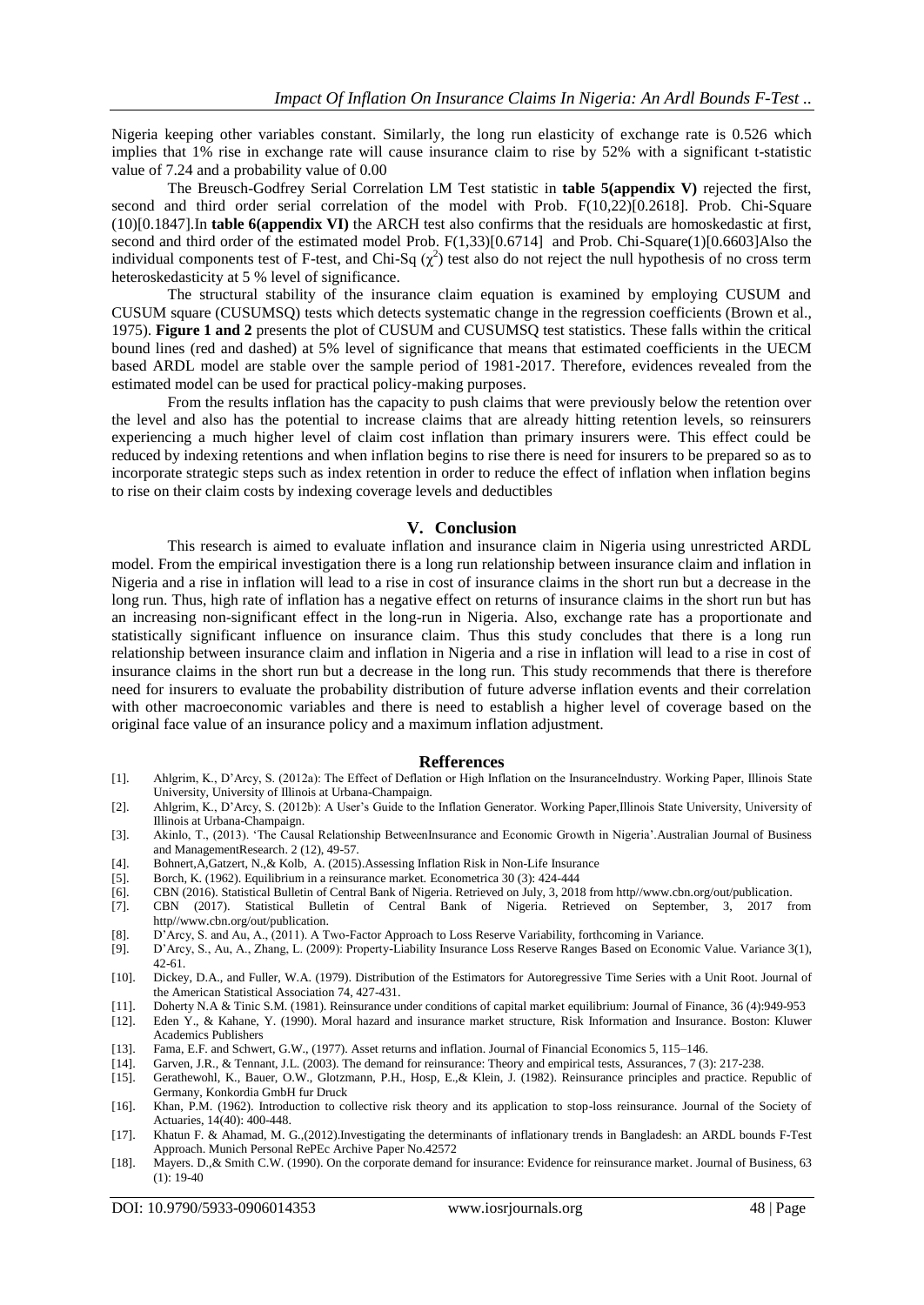- [19]. Nderitu, M. J. (2012).Effect of Inflation on Investment among Insurance Companies in Kenya.M.Sc project at Business Administration, School of Business, University of Nairobi
- [20]. Olayungbo, D. O., (2015). Effects of Life and Non-Life Insurance on Economic Growth in Nigeria: An Autoregressive Distributed Lag (ARDL) Approach. Global Journal of Management and Business Research: Finance, 15(11):
- [21]. Pesaran M H, Shin Y, Smith R. J. (2001). Bound testing approaches to the analysis of level relationships. Journal of Applied Econometrics, 16, 289–326.
- [22]. Pesaran MH, Shin Y. (1997). An autoregressive distributed lag modeling approach to co-integration analysis. England: University of Cambridge.
- [23]. Phillips, A. W., 1958, ."The Relationship between Unemployment and the Rate of Change of Money Wages in the United Kingdom 1861-1957," Economica 25(100): 283–299.
- [24]. Poole, R., F. Ptacek and R. Verbrugge (2005). "Treatment of Owner-Occupied Housing in the CPI," presented to the Federal Economic Statistics Advisory Committee (FESAC) on December 9, 2005.
- [25]. Swiss Re (2003). Reinsurance, a systematic Risk, Zurich.<br>[26]. Taylor, Greg C., (1977). "Separation of Inflation and O
- [26]. Taylor, Greg C., (1977). "Separation of Inflation and Other Effects from the Distribution of Non-Life Insurance Claim Delays," ASTIN Bulletin 9, 1-2: 219-230.

[27]. World Bank, (2017) Trends in Developing Economics Global Development Finance (various issues). Washington DC: World Bank<br>[28]. Wüthrich, M.V. (2010). Accounting Year Effects Modeling in the Stochastic Chain Ladder Re

- Wüthrich, M.V. (2010). Accounting Year Effects Modeling in the Stochastic Chain Ladder Reserving Method. North American Actuarial Journal 14(2): 235-255.
- [29]. Yinusa, D.O and Akinlo, T. (2013). Insurance Development and Economic Growth in Nigeria, Journal of Economics and International Finance. 5(5): 218-224,

#### **Appendix: I**

#### **Table 1: Augmented Dickey-Fuller Unit Root Test**

| Variable  | Level       | First difference | Lag(s) | Model             | Order of integration |  |
|-----------|-------------|------------------|--------|-------------------|----------------------|--|
| Ln.INSCLM | $-2.114535$ | $-8.150729***$   |        | Trend & Intercept | I(1)                 |  |
| Ln INFI.  | $-2.486278$ | $-5.336237***$   |        | Trend & Intercept | I(1)                 |  |
| Ln EXCHR  | $-1.204838$ | $-5.517475***$   |        | Trend & Intercept | I(1)                 |  |
|           |             |                  |        |                   |                      |  |

**Source:** Author's computation.

Note: \*(\*\*) \*\*\* denotes statistically significant at 1%, 5% and 10% level respectively.

#### **Appendix II**

#### **Table 2:** Model Selection Criteria

Model Selection Criteria Table Dependent Variable: LOG(INSCLM)

| Model        | LogL         | $AIC^*$  | <b>BIC</b> | HQ       | Adj. R-sq | Specification |
|--------------|--------------|----------|------------|----------|-----------|---------------|
| 11           | $-11.962299$ | 1.512867 | 2.102400   | 1.711227 | 0.950146  | ARDL(4, 2, 4) |
| 86           | $-15.176407$ | 1.525843 | 1.979330   | 1.678427 | 0.947325  | ARDL(1, 2, 4) |
| 36           | -13.454897   | 1.542721 | 2.086906   | 1.725823 | 0.948024  | ARDL(3, 2, 4) |
| 81           | $-14.470178$ | 1.543647 | 2.042483   | 1.711490 | 0.947238  | ARDL(1, 3, 4) |
| 6            | -11.837843   | 1.565930 | 2.200812   | 1.779548 | 0.947916  | ARDL(4, 3, 4) |
| 31           | $-12.853438$ | 1.566875 | 2.156408   | 1.765235 | 0.947379  | ARDL(3, 3, 4) |
| 61           | $-14.871141$ | 1.567948 | 2.066784   | 1.735791 | 0.945940  | ARDL(2, 2, 4) |
| $\mathbf{1}$ | $-10.891767$ | 1.569198 | 2.249429   | 1.798075 | 0.948086  | ARDL(4, 4, 4) |
| 26           | $-11.961881$ | 1.573447 | 2.208329   | 1.787066 | 0.947523  | ARDL(3, 4, 4) |
| 76           | $-14.210804$ | 1.588534 | 2.132718   | 1.771635 | 0.945588  | ARDL(1, 4, 4) |
| 56           | $-14.297379$ | 1.593781 | 2.137965   | 1.776882 | 0.945302  | ARDL(2, 3, 4) |
| 65           | $-19.469663$ | 1.604222 | 1.921663   | 1.711031 | 0.939555  | ARDL(2, 2, 0) |
| 60           | $-18.660264$ | 1.615774 | 1.978563   | 1.737841 | 0.940147  | ARDL(2, 3, 0) |
| 85           | -19.671983   | 1.616484 | 1.933925   | 1.723293 | 0.938809  | ARDL(1, 3, 0) |
| 55           | $-17.698649$ | 1.618100 | 2.026238   | 1.755426 | 0.941183  | ARDL(2, 4, 0) |
| 75           | $-21.705414$ | 1.618510 | 1.845254   | 1.694802 | 0.935728  | ARDL(2, 0, 0) |
| 51           | $-13.827816$ | 1.625928 | 2.215462   | 1.824288 | 0.944178  | ARDL(2, 4, 4) |
| 100          | $-22.856827$ | 1.627686 | 1.809081   | 1.688720 | 0.933459  | ARDL(1, 0, 0) |
| 90           | $-21.122079$ | 1.643762 | 1.915855   | 1.735313 | 0.935663  | ARDL(1, 2, 0) |
| 70           | $-21.273661$ | 1.652949 | 1.925041   | 1.744500 | 0.935069  | ARDL(2, 1, 0) |
| 64           | $-19.425778$ | 1.662168 | 2.024958   | 1.784236 | 0.937304  | ARDL(2, 2, 1) |
| 30           | $-17.429950$ | 1.662421 | 2.115908   | 1.815006 | 0.939617  | ARDL(3, 4, 0) |
| 84           | $-19.432332$ | 1.662566 | 2.025355   | 1.784633 | 0.937279  | ARDL(1, 3, 1) |
| 40           | -19.443892   | 1.663266 | 2.026056   | 1.785334 | 0.937236  | ARDL(3, 2, 0) |
| 80           | -19.482687   | 1.665617 | 2.028407   | 1.787685 | 0.937088  | ARDL(1, 4, 0) |
| 35           | $-18.574647$ | 1.671191 | 2.079329   | 1.808517 | 0.937975  | ARDL(3, 3, 0) |
| 74           | $-21.582717$ | 1.671680 | 1.943772   | 1.763231 | 0.933841  | ARDL(2, 0, 1) |
| 59           | $-18.638828$ | 1.675081 | 2.083219   | 1.812407 | 0.937734  | ARDL(2, 3, 1) |
| 50           | $-21.639175$ | 1.675101 | 1.947194   | 1.766652 | 0.933615  | ARDL(3, 0, 0) |
| 95           | $-22.655291$ | 1.676078 | 1.902822   | 1.752371 | 0.931919  | ARDL(1, 1, 0) |

**Source:** Eview's Output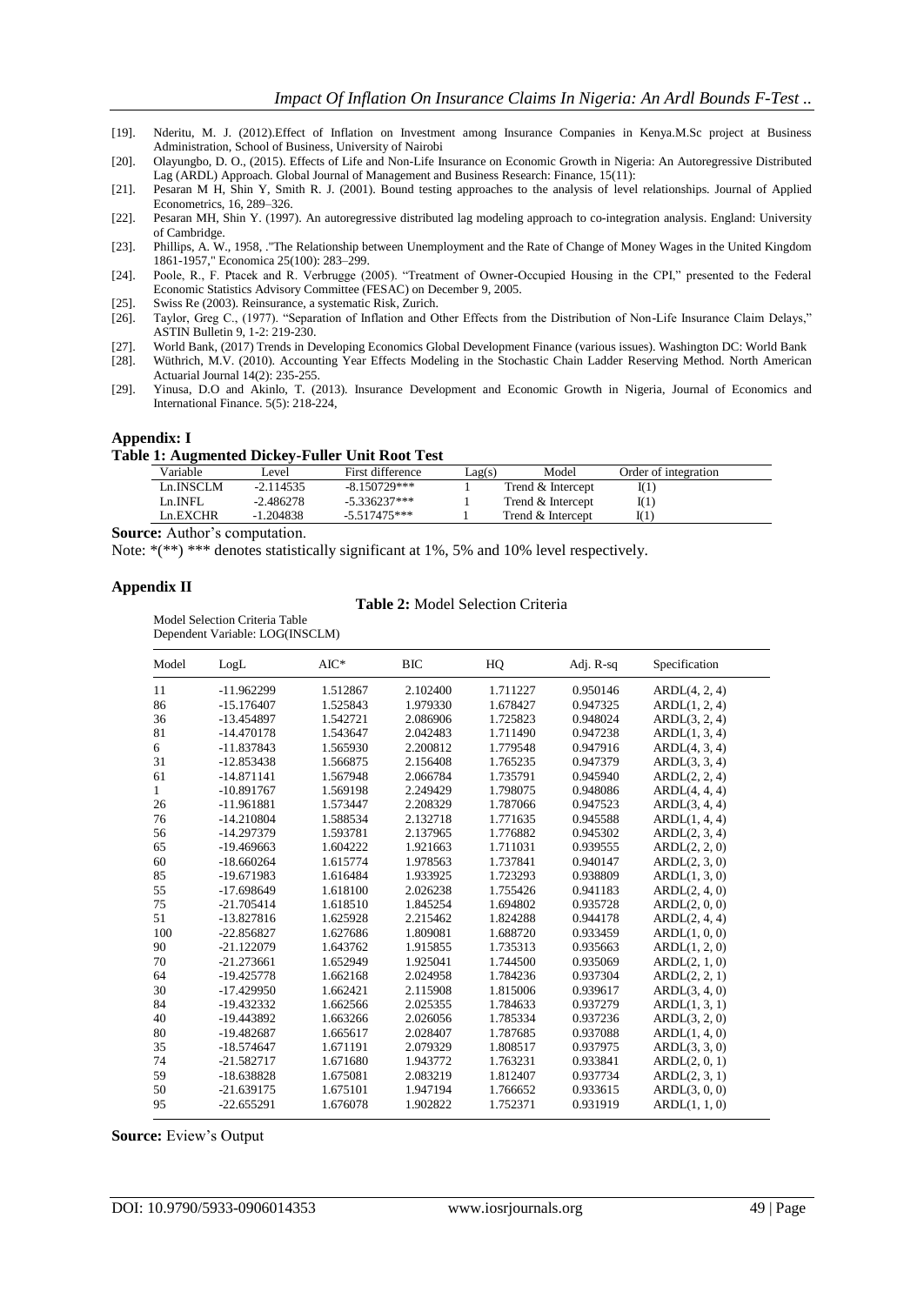### **Appendix III**

|                                                  | <b>Table 3:ARDL Bounds Test</b> |                       |             |          |
|--------------------------------------------------|---------------------------------|-----------------------|-------------|----------|
| Null Hypothesis: No long-run relationships exist |                                 |                       |             |          |
| <b>Test Statistic</b>                            | Value                           | K                     |             |          |
| F-statistic                                      | 6.387112                        | $\overline{2}$        |             |          |
| Critical Value Bounds                            |                                 |                       |             |          |
| Significance                                     | I0 Bound                        | I1 Bound              |             |          |
| 10%                                              | 3.17                            | 4.14                  |             |          |
| 5%                                               | 3.79                            | 4.85                  |             |          |
| 2.5%                                             | 4.41                            | 5.52                  |             |          |
| 1%                                               | 5.15                            | 6.36                  |             |          |
| <b>Test Equation:</b>                            |                                 |                       |             |          |
| Dependent Variable: DLOG(INSCLM)                 |                                 |                       |             |          |
| Included observations: 33                        |                                 |                       |             |          |
| Variable                                         | Coefficient                     | Std. Error            | t-Statistic | Prob.    |
| DLOG(INSCLM(-1))                                 | 0.129773                        | 0.210752              | 0.615759    | 0.5450   |
| DLOG(INSCLM(-2))                                 | 0.371267                        | 0.195849              | 1.895679    | 0.0725   |
| DLOG(INSCLM(-3))                                 | 0.216477                        | 0.157316              | 1.376069    | 0.1840   |
| DLOG(INFL)                                       | $-0.188292$                     | 0.162738              | $-1.157029$ | 0.2609   |
| DLOG(INFL(-1))                                   | 0.484857                        | 0.155626              | 3.115536    | 0.0054   |
| DLOG(EXCHR)                                      | 0.404454                        | 0.327065              | 1.236616    | 0.2306   |
| DLOG(EXCHR(-1))                                  | $-0.692170$                     | 0.385823              | $-1.794011$ | 0.0879   |
| DLOG(EXCHR(-2))                                  | $-0.665947$                     | 0.367640              | $-1.811408$ | 0.0851   |
| DLOG(EXCHR(-3))                                  | $-1.124393$                     | 0.357441              | $-3.145670$ | 0.0051   |
| С                                                | 4.150340                        | 1.179360              | 3.519147    | 0.0022   |
| $LOG(NFL(-1))$                                   | $-0.096368$                     | 0.147836              | $-0.651859$ | 0.5219   |
| LOG(EXCHR(-1))                                   | 0.981320                        | 0.242012              | 4.054833    | 0.0006   |
| LOG(INSCLM(-1))                                  | $-0.882249$                     | 0.213979              | -4.123058   | 0.0005   |
| R-squared                                        | 0.690591                        | Mean dependent var    |             | 0.175124 |
| Adjusted R-squared                               | 0.504946                        | S.D. dependent var    |             | 0.634757 |
| S.E. of regression                               | 0.446616                        | Akaike info criterion |             | 1.512867 |
| Sum squared resid                                | 3.989310                        | Schwarz criterion     |             | 2.102400 |
| Log likelihood                                   | $-11.96230$                     | Hannan-Quinn criter.  |             | 1.711227 |
| F-statistic                                      | 3.719955                        | Durbin-Watson stat    |             | 1.932637 |
| Prob(F-statistic)                                | 0.004694                        |                       |             |          |
|                                                  |                                 |                       |             |          |

**Source:**Eview's Output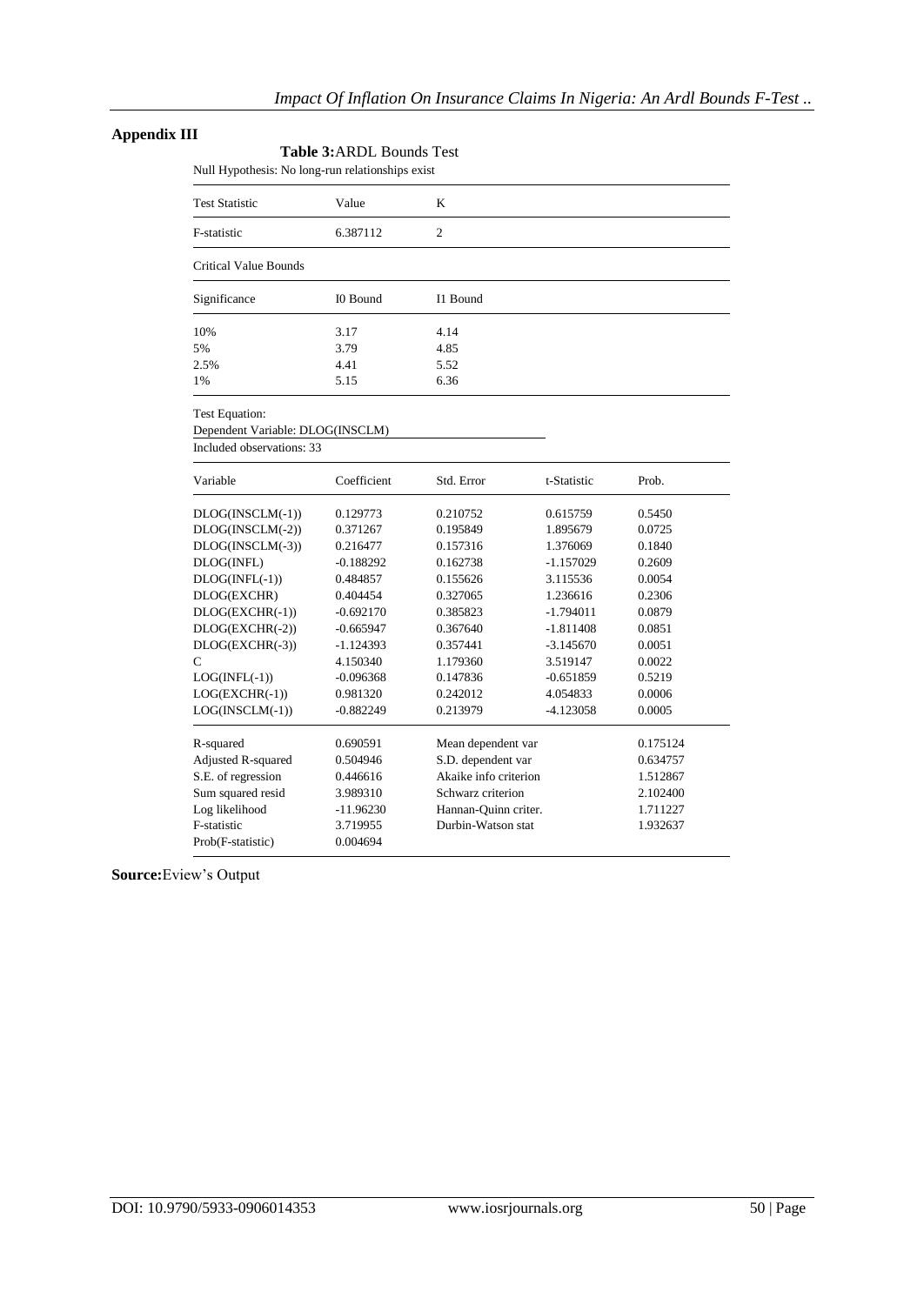### **Appendix IV**

### **Table 4:** ARDL Cointegrating And Long Run Form

Dependent Variable: LOG(INSCLM)

| Variable           | Coefficient | Std. Error | t-Statistic | Prob.  |
|--------------------|-------------|------------|-------------|--------|
| $DLOG(INSCLM(-1))$ | $-0.104443$ | 0.210752   | $-0.495572$ | 0.6256 |
| $DLOG(INSCLM(-2))$ | 0.225209    | 0.195849   | 1.149913    | 0.2637 |
| DLOG(INSCLM(-3))   | 0.216477    | 0.157316   | 1.376069    | 0.1840 |
| DLOG(INFL)         | $-0.188292$ | 0.162738   | $-1.157029$ | 0.2609 |
| DLOG(INFL(-1))     | 0.484857    | 0.155626   | 3.115536    | 0.0054 |
| DLOG(EXCHR)        | 0.404454    | 0.327065   | 1.236616    | 0.2306 |
| DLOG(EXCHR(-1))    | $-0.026223$ | 0.427186   | $-0.061386$ | 0.9517 |
| $DLOG(EXCHR(-2))$  | 0.458446    | 0.448077   | 1.023141    | 0.3185 |
| $DLOG(EXCHR(-3))$  | $-1.124393$ | 0.357441   | $-3.145670$ | 0.0051 |
| $CointEq(-1)$      | $-1.862264$ | 0.213979   | $-8.703007$ | 0.0000 |

 $\text{Cointeq} = \text{LOG}(\text{INSCLM}) \text{ - } (\text{-}0.0517 \text{*} \text{LOG}(\text{INFL}) \text{ + } 0.5270 \text{*} \text{LOG}(\text{EXCHR}) \text{ +} 2.2287)$ 

#### Long Run Coefficients

| Variable   | Coefficient | Std. Error | t-Statistic | Prob.  |
|------------|-------------|------------|-------------|--------|
| LOG(INFL)  | $-0.051748$ | 0.076801   | $-0.673796$ | 0.5082 |
| LOG(EXCHR) | 0.526950    | 0.072729   | 7.245414    | 0.0000 |
| C          | 2.228653    | 0.404045   | 5.515853    | 0.0000 |

### **Source:**Eview"s Output

### **Appendix V**

### **Table 5:**Breusch-Godfrey Serial Correlation LM Test:

| F-statistic      | 1.359413 | Prob. $F(10,22)$     | 0.2618 |
|------------------|----------|----------------------|--------|
| $Obs*R$ -squared | 13.74914 | Prob. Chi-Square(10) | 0.1847 |

#### Test Equation: Dependent Variable: RESID Method: Least Squares

| Variable      | Coefficient | Std. Error | t-Statistic | Prob.  |
|---------------|-------------|------------|-------------|--------|
| $\mathcal{C}$ | 0.023366    | 0.251083   | 0.093061    | 0.9267 |
| LOG(INFL)     | $-0.048449$ | 0.102211   | $-0.474008$ | 0.6402 |
| LOG(EXCHR)    | 0.036795    | 0.051213   | 0.718481    | 0.4800 |
| $ECM(-1)$     | 0.162307    | 0.741618   | 0.218856    | 0.8288 |
| $RESID(-1)$   | $-0.333100$ | 0.777785   | $-0.428268$ | 0.6726 |
| $RESID(-2)$   | 0.127085    | 0.401452   | 0.316564    | 0.7546 |
| $RESID(-3)$   | 0.044614    | 0.262668   | 0.169849    | 0.8667 |
| $RESID(-4)$   | $-0.100964$ | 0.209516   | $-0.481892$ | 0.6346 |
| $RESID(-5)$   | 0.127909    | 0.190266   | 0.672265    | 0.5084 |
| $RESID(-6)$   | $-0.479333$ | 0.201824   | $-2.374999$ | 0.0267 |
| $RESID(-7)$   | $-0.478893$ | 0.227959   | $-2.100784$ | 0.0473 |
| $RESID(-8)$   | 0.033563    | 0.253621   | 0.132336    | 0.8959 |
| $RESID(-9)$   | 0.156802    | 0.283861   | 0.552390    | 0.5863 |
| $RESID(-10)$  | 0.056403    | 0.291638   | 0.193399    | 0.8484 |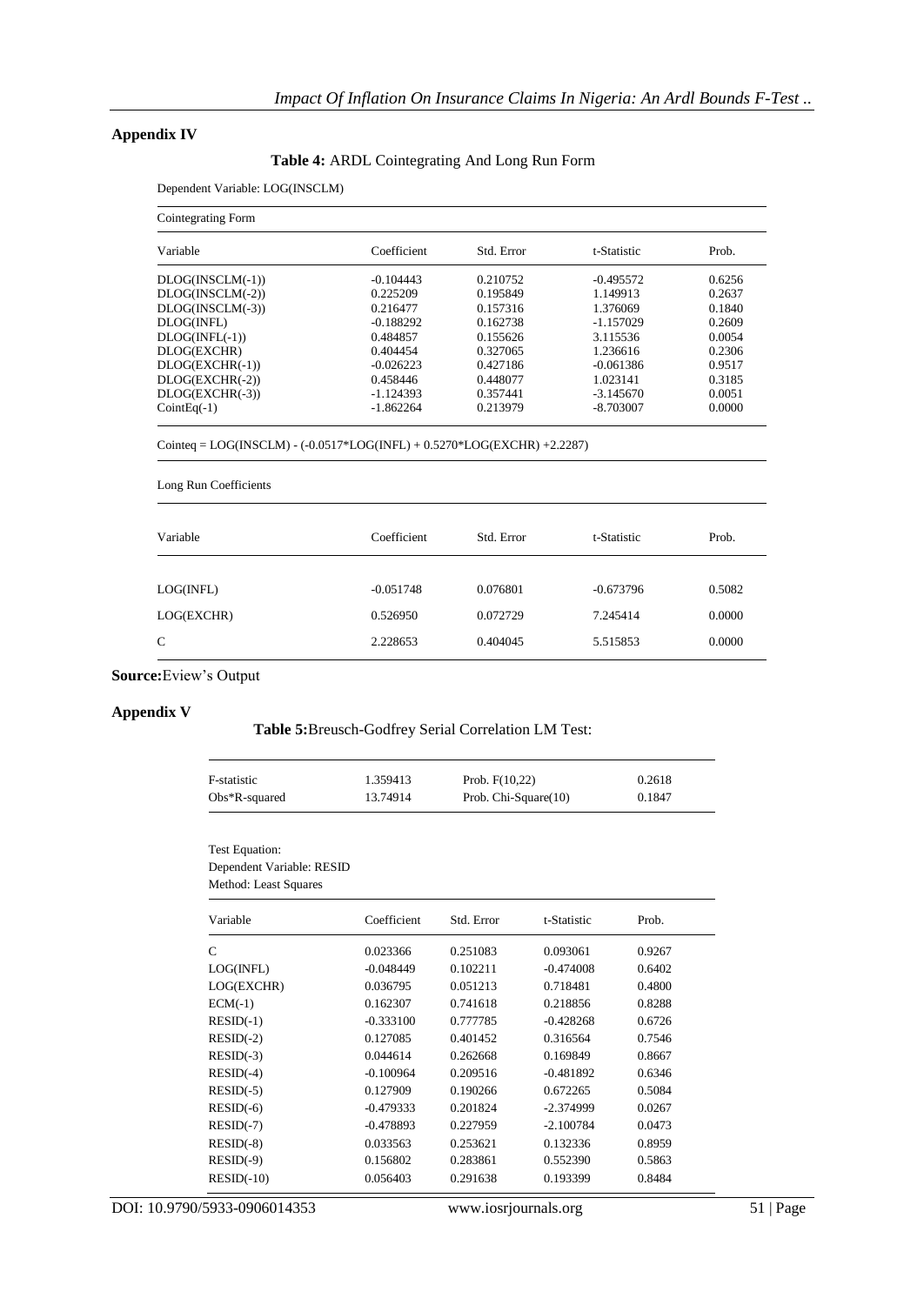| R-squared          | 0.381920    | Mean dependent var    | 9.43E-16 |
|--------------------|-------------|-----------------------|----------|
| Adjusted R-squared | 0.016692    | S.D. dependent var    | 0.503471 |
| S.E. of regression | 0.499251    | Akaike info criterion | 1.733887 |
| Sum squared resid  | 5.483541    | Schwarz criterion     | 2.349700 |
| Log likelihood     | $-17.20997$ | Hannan-Quinn criter.  | 1.948822 |
| <b>F-statistic</b> | 1.045702    | Durbin-Watson stat    | 2.003458 |
| Prob(F-statistic)  | 0.447519    |                       |          |
|                    |             |                       |          |

Source: Eview's Output

### **Appendix VI**

| <b>Table 6: Heteroskedasticity Test: ARCH</b>                            |                                                 |                                                                                          |                      |                                              |  |  |  |  |
|--------------------------------------------------------------------------|-------------------------------------------------|------------------------------------------------------------------------------------------|----------------------|----------------------------------------------|--|--|--|--|
| F-statistic                                                              | 0.183181<br>Prob. $F(1,33)$                     |                                                                                          |                      | 0.6714                                       |  |  |  |  |
| $Obs*R$ -squared                                                         | 0.193211                                        |                                                                                          | Prob. Chi-Square(1)  |                                              |  |  |  |  |
| <b>Test Equation:</b><br>Dependent Variable: RESID^2                     |                                                 |                                                                                          |                      |                                              |  |  |  |  |
| Variable                                                                 | Coefficient                                     | Std. Error                                                                               | t-Statistic          | Prob.                                        |  |  |  |  |
| C<br>$RESID^2(-1)$                                                       | 0.231192<br>0.074488                            | 0.098023<br>0.174039                                                                     | 2.358539<br>0.427997 | 0.0244<br>0.6714                             |  |  |  |  |
| R-squared<br>Adjusted R-squared                                          | 0.005520<br>$-0.024615$                         | Mean dependent var<br>S.D. dependent var                                                 |                      | 0.250070<br>0.511626                         |  |  |  |  |
| S.E. of regression<br>Sum squared resid<br>Log likelihood<br>F-statistic | 0.517885<br>8.850755<br>$-25.60306$<br>0.183181 | Akaike info criterion<br>Schwarz criterion<br>Hannan-Quinn criter.<br>Durbin-Watson stat |                      | 1.577318<br>1.666195<br>1.607998<br>1.998081 |  |  |  |  |
| Prob(F-statistic)                                                        | 0.671434                                        |                                                                                          |                      |                                              |  |  |  |  |

### **Source:**Eview"s Output

### **Appendix VII**

# Figure 1: Cummulative sum of square (CUSUM) -20 -15 -10 -5 0 5 10 15 20 86 88 90 92 94 96 98 00 02 04 06 08 10 12 14 16 CUSUM ----- 5% Significance